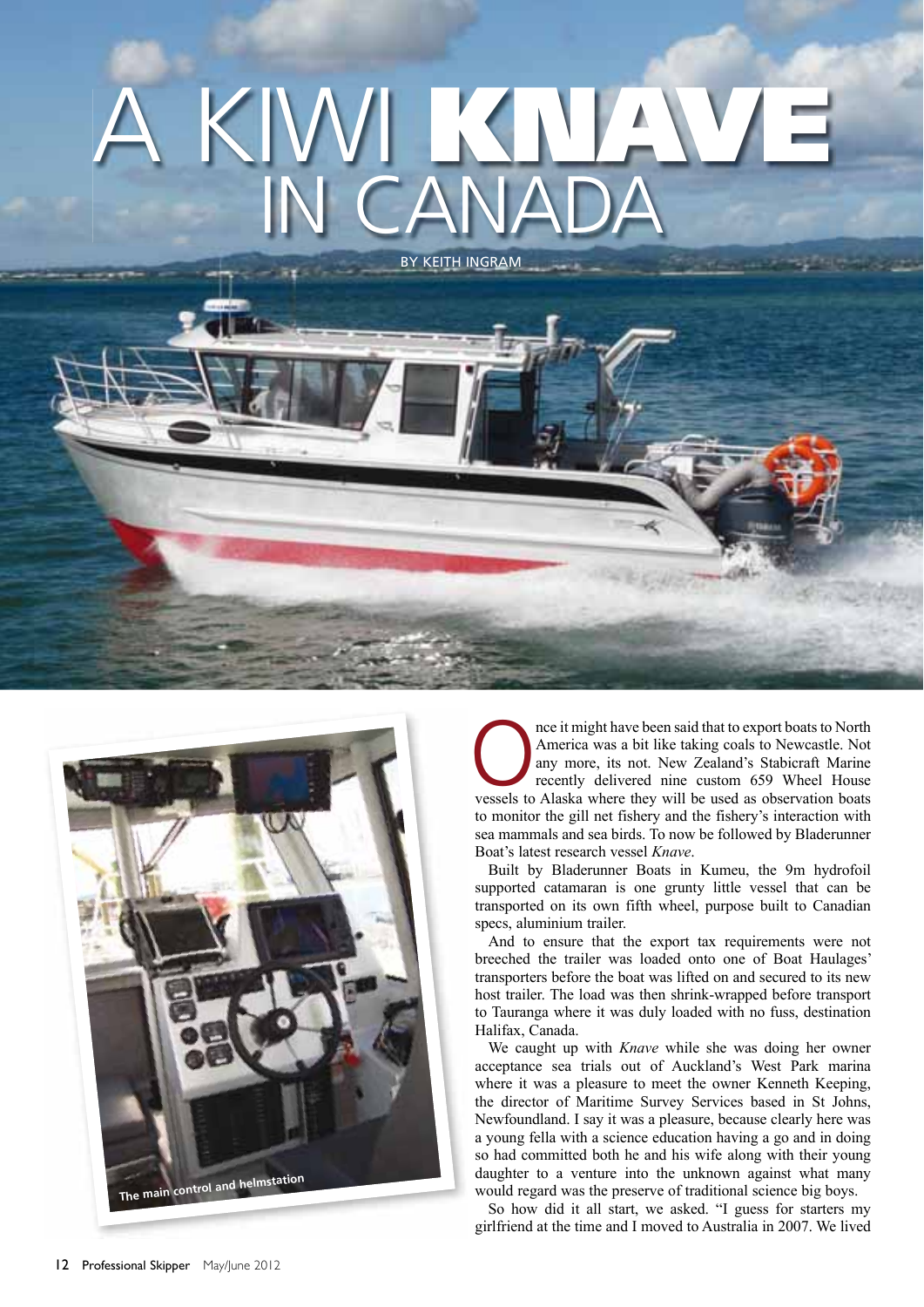

**ABOVE: The stern view gives an indication of the boat's capabilities**

**RIGHT: KAB Helm seat BELOW: Survey computer**





there for four years. The first two years I spent completing my masters in maritime archaeology and the last two I worked as a commercial diver and Maritime Archaeological consultant, while my girlfriend (now wife) completed her education degree. Once she was done in 2011 we decided that we wanted to return to Canada to be with the rest of our family and start having one of our own. We currently have a little girl who was born on December 16.

"Moving back I decided to start my company Maritime Survey Services Limited which is designed as a multi-disciplinary company. We offer commercial diving surveys, multi-beam, remote sensing and geophysical surveys, terrestrial and underwater archaeological consultation, as well as a variety of other data sampling services, and small vessel workboat hire."

That's some brief and task description?

"Yes we had seen the *Gambler,* a Bladerunner boat, and were impressed with the size of boat you got for length because we wanted the largest amount of boat we could fit onto a reasonable trailer that can be used in Canada. This would allow us to take the boat just about anywhere imaginable with relative ease, while having a platform that is comfortable, durable, and in a pinch had the ability to provide comfortable sleeping overnight."

What drew you to New Zealand?

"I had also read about *Rangitahi,* the NIWA research boat you featured and was impressed with what I saw," said Kenneth. "Catamarans are not very popular in our area of the North Atlantic and hydrofoil catamarans even less so. The realisation that I wanted a catamaran's stability for the remote sensing equipment, aluminium, built tough, and fully customisable,





We can build custom alloy craft to any design for work or pleasure to 20 metres plus and we design and build our own computer cut hydrofoil supported catamarans for twin hulled safety economy and performance – over eighty boats on the water – 5m-15m for all uses – these offer large fuel savings and a wonderful ride – call Greg for more information.

4b Loft Place, Kumeu, Auckland West Phone 64-9-412 8096, Fax 64-9-412 6223 email: bladerunner@xtra.co.nz, Greg Mobile: 027 289 9508 **www.bladerunner.co.nz**

VIP.S87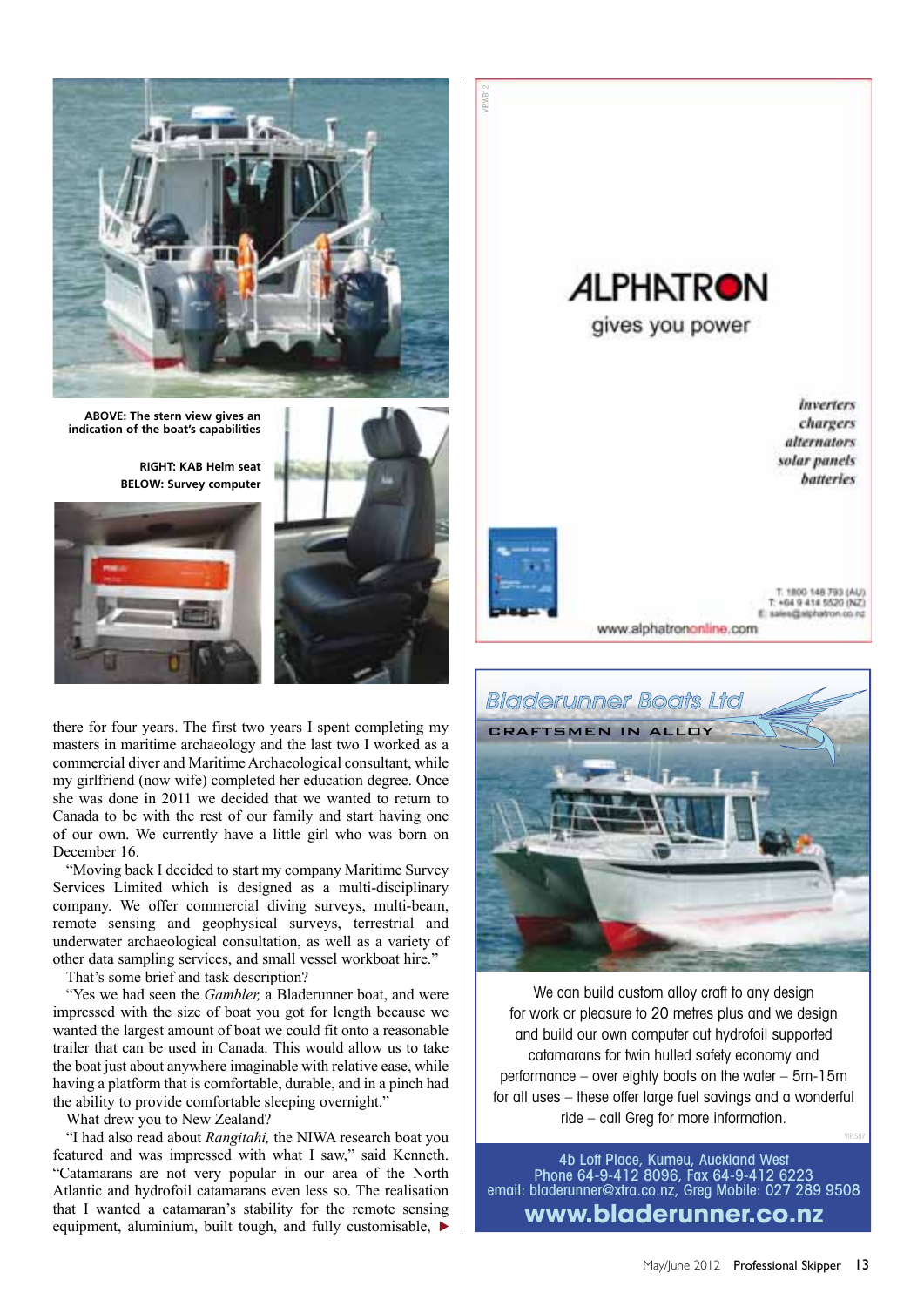**Deploying the transducer arm**

excess of the Canadian standard requirements and as such *Knave* would be given her safety approval on arrival.

On stepping aboard this is one chunky work boat weighing



sent me in the direction of Bladerunner Boats".

Originally when designing the boat, Kenneth wanted it to be very capable for operating in heavy seas so he used the 2B category for 200 nautical mile limit in Australia as a model. While consulting with an Australian surveyor in Adelaide he suggested that you could achieve this by using a different welding schedule with thicker stringers than what Bladerunner traditionally builds in their boats. As a result she is one of the strongest boats around for her construction size and we understand that

**Locked in the down position**

Bladerunner have adopted this same interlocking construction method for all their new commercial boats.

"We wanted a boat with a very high capacity for fuel so that it would be able to make the 200 nautical mile limit with relative ease, although the full fuel capacity will not be used unless required for designated jobs," said Kenneth. "We have 1720 litres split between four tanks with 600 port and starboard aft, 260 port and starboard for'ard, makes for a heap of petrol on board, although the majority of the time it will be only using the 2 x 600 litre tanks in the aft of the vessel."

Built to a mix of both Australian 2B and New Zealand maritime safety standards, we are advised that both these standards are in



in at 5500kg light ship, add another tonne and half of fuel and water plus an extra 500kg or so for gear and we are starting to see some serious displacement, which explains why we have twin 250hp Yamaha four stroke outboard motors with 30inch legs. The choice of outboards was simple: mainly to be able to get the best power to weight ratio, and to keep the working cockpit low and clear. Outboards also allow for a quicker turn around if one were to shit itself. Plus the price differential between petrol and diesel in Canada is minimal with petrol or gasoline tracking lower than diesel.

To assist in supplying dry cool air to the outboards, they are both fitted with breather snorkels that draw air from inside the transom lockers. A strong, fully fenced boarding platform is mounted between the motors that not only allows ease of access for servicing and running repairs if required, it also doubles for diver recovery, and when working astern. Once in the cockpit the davit and side-

scan sonar transducer pod dominate the starboard side. The sonar transducer pod is a masterpiece of engineering, able to be easily moved from stowed to deployed position by one man. It also doubles as a normal lifting davit for bottom sampling and the like. Once the transducer pod is deployed it is securely locked into a supporting bracket and clamped on the lower belting, meaning the vessel can operate at survey speeds of up to 12 knots.

The primary survey tool is an R2sonic multi-beam connected to an Applanix wave master POSMV system. This provides heading and position, yaw, pitch and roll information. The back up for this is a Trimble hemisphere DGPS and a Maretron compass that can supply information to the boat if the equipment had to be removed for other jobs. The navigation system is a tough book computer running MaxSea that interfaces with a 12 inch Navnet 3D system. There is a Vartech military grade monitor overhead that connects to the computer as a third viewing screen.

Having the boat set up like this allows the operators to be able to make sure that the survey computer and boat read the same valuable positioning and heading data. This allows for continuity of both platforms to make sure that the boat and survey equipment know where they are in relation to the world around them, and that the skipper follows the appropriate survey lines set out by the survey computer operator. Another point of interest is that they are able to import waypoints and routes through MaxSea into the Navnet 3D via excel worksheets. They can transfer entire survey grids and run them through the autopilot, although this concept will take time to truly perfect and of course at first can't really be trusted, it never-the-less is advancing technology. We have more on the electronics later.

We digress, now back in the cockpit, the rest of the work deck is clear and functional. There are dive bottle racks and built-in self-draining stowage trays for when working with handy bits. A built-in auxiliary outboard motor bracket for the tender motor is fitted to port. We note that all the fuel points have sturdy locking caps over the filler caps.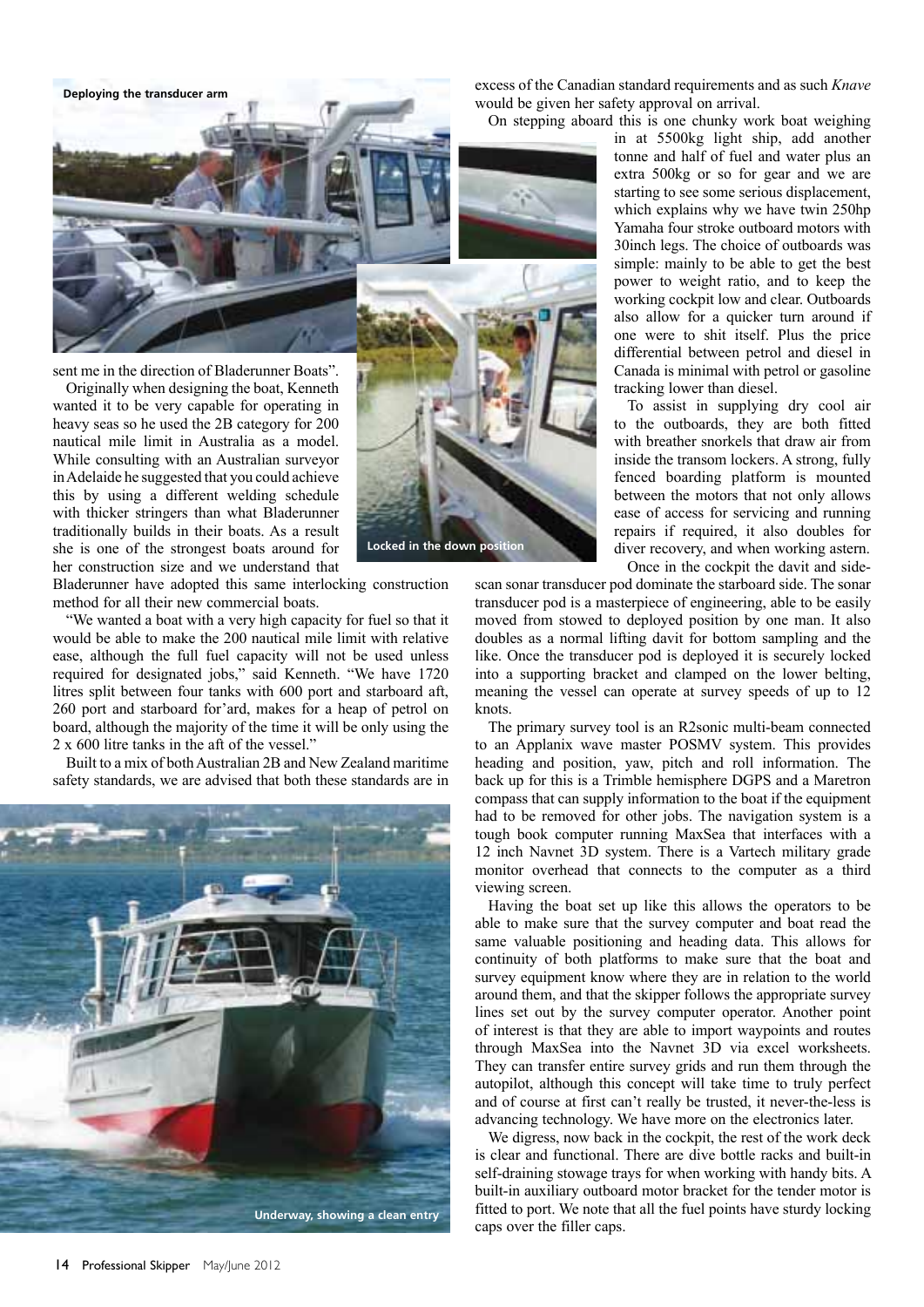Moving for'ard to port is the external head and shower compartment and note – it is fully heated! To starboard, fully enclosed in its protective housing along with a separate 125 litre diesel tank is an 8kW Fisher Panda diesel genset that provides power to a Webasto reverse cycle air-conditioner, and a stand alone Webasto diesel heater that controls the climate in both the main cabin and the head as well as provide hot water.

When living in the North Atlantic it is imperative that the head be heated and it took a little bit of convincing for the boat-builders to fully grasp the need for this. Trust me, having been in Canada in winter where minus 32 degrees Celsius if the head is not heated, when you drop your pants your nether region and cheeks will quickly freeze to the seat and being so framed may not be such a pretty sight.

The cabin may be fully closed off and secure. On entering the cabin a small galley is to starboard with a sink, hot and cold water, and twin electric hob. The electric jug, toaster, fry pan and all the cooking appliances ensure the crew are well fed summer and winter. The cabin is lined in Frontrunner fabric for warmth and sound softening, although with the outboards the engine noise was hardly discernable from inside the cabin.

A small dinette is to port with an added crew and computer position ahead of this at the front. For'ard under the foredeck is a crawl in bunk space that is quite roomy and light with its own escape hatch above.

The main conning position is the heart of the vessel with every electronic aid and survey need close at hand. The main switchboard and distribution panel is low down under the dash panel.

Victor Solomon from ENL in Auckland, says *Knave* has been equipped for precision hydrographic survey work in the rugged marine environment of eastern Canada. He advises that the client



knew exactly what he wanted and that no expense was spared to equip her appropriately for her intended purpose, with double and even triple redundancy built into her electronics package.

Basic navigation capability consists of a Furuno NavNet 3D radar/sounder/chartplotter system, with a grunty 1kW transommounted transducer. Additionally, incorporated into this package is a Furuno FA30 Automatic Identification System (AIS) to alert her to, and identify, those vessels that might be of concern within her operating range. These AIS targets will appear on her radar and/or plotter screens, together with Automatic Radar Plotting Aid targets. A Maretron solid state heading sensor has been included to provide radar course up and north up, target lat/long, and radar/plotter overlay as required. This same sensor also  $\blacktriangleright$ 



 *Hamilton: 07 849 4839 Auckland: 09 262 0683 Email: seats@trt.co.nz*

VIP.S87